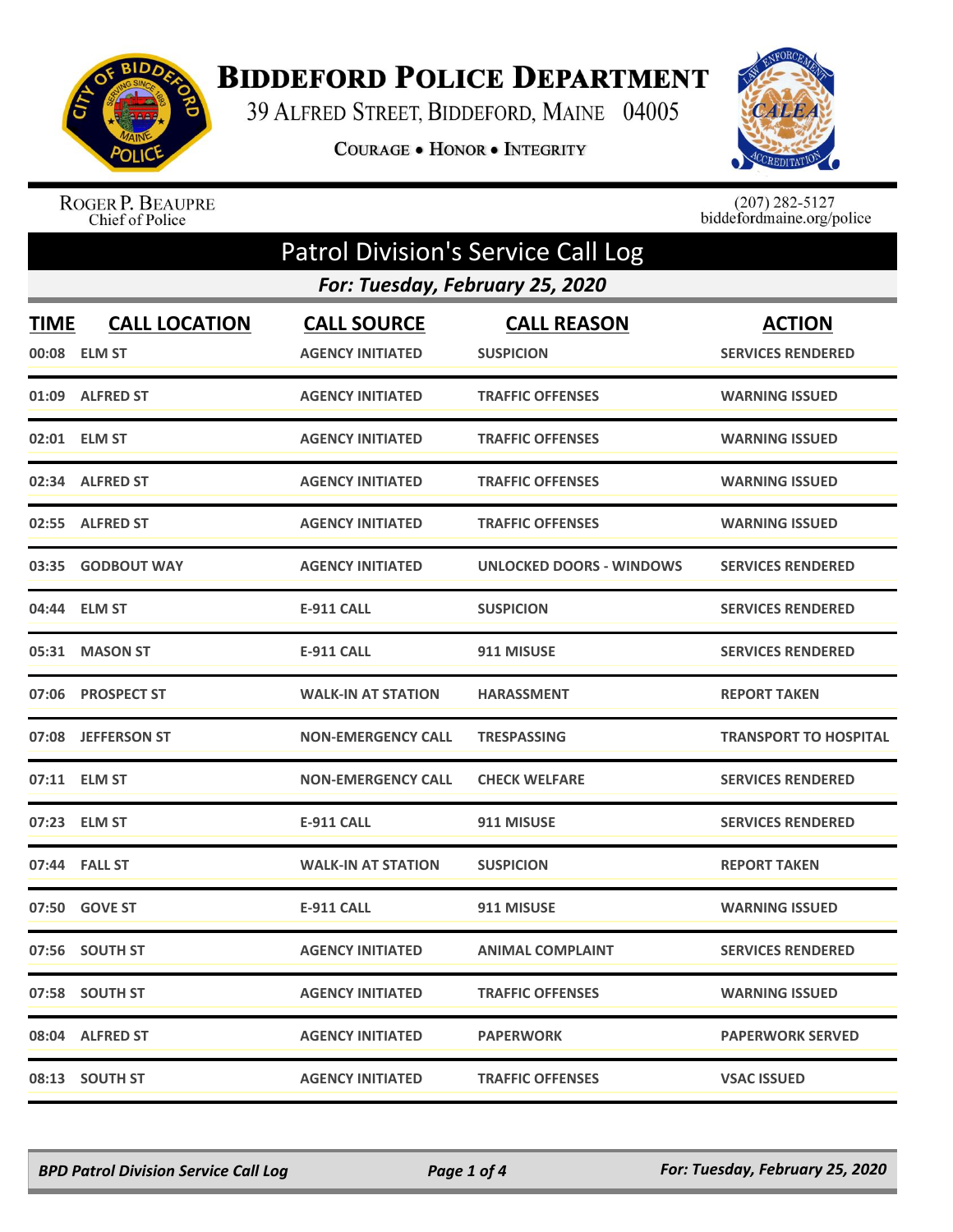| <b>TIME</b> | <b>CALL LOCATION</b><br>08:21 ALFRED ST | <b>CALL SOURCE</b><br><b>NON-EMERGENCY CALL</b> | <b>CALL REASON</b><br><b>PAPERWORK</b> | <b>ACTION</b><br><b>SERVICES RENDERED</b> |
|-------------|-----------------------------------------|-------------------------------------------------|----------------------------------------|-------------------------------------------|
|             | 08:24 SOUTH ST                          | <b>RADIO</b>                                    | <b>BLASTING</b>                        | <b>SERVICES RENDERED</b>                  |
|             | 08:28 WADLIN RD                         | <b>AGENCY INITIATED</b>                         | <b>TRAFFIC OFFENSES</b>                | <b>VSAC ISSUED</b>                        |
|             | 08:42 SOUTH ST                          | <b>AGENCY INITIATED</b>                         | <b>TRAFFIC OFFENSES</b>                | <b>WARNING ISSUED</b>                     |
|             | 08:46 WILSON ST                         | <b>AGENCY INITIATED</b>                         | <b>ANIMAL COMPLAINT</b>                | <b>SERVICES RENDERED</b>                  |
|             | 08:49 DARTMOUTH ST                      | <b>NON-EMERGENCY CALL</b>                       | <b>SUSPICION</b>                       | <b>REPORT TAKEN</b>                       |
|             | 08:50 ELM ST                            | <b>AGENCY INITIATED</b>                         | <b>TRAFFIC OFFENSES</b>                | <b>WARNING ISSUED</b>                     |
|             | 08:51 SOUTH ST                          | <b>AGENCY INITIATED</b>                         | <b>TRAFFIC OFFENSES</b>                | <b>WARNING ISSUED</b>                     |
|             | 09:15 HILL ST                           | <b>E-911 CALL</b>                               | 911 MISUSE                             | <b>SERVICES RENDERED</b>                  |
|             | 10:00 HILL ST                           | <b>NON-EMERGENCY CALL</b>                       | <b>MESSAGE DELIVERY</b>                | <b>SERVICES RENDERED</b>                  |
|             | 10:22 PROSPECT ST                       | <b>NON-EMERGENCY CALL</b>                       | <b>SUSPICION</b>                       | <b>GONE ON ARRIVAL</b>                    |
|             | 10:37 ALFRED ST                         | <b>E-911 CALL</b>                               | 911 MISUSE                             | <b>NEGATIVE CONTACT</b>                   |
|             | 10:39 ALFRED ST                         | <b>AGENCY INITIATED</b>                         | <b>TRAFFIC DETAIL</b>                  | <b>SERVICES RENDERED</b>                  |
|             | 10:56 POOL ST                           | <b>NON-EMERGENCY CALL</b>                       | <b>DHHS REFERRAL</b>                   | <b>REPORT TAKEN</b>                       |
|             | 11:24 ALFRED ST                         | <b>AGENCY INITIATED</b>                         | <b>TRAFFIC OFFENSES</b>                | <b>WARNING ISSUED</b>                     |
|             | 11:32 PROSPECT ST                       | <b>AGENCY INITIATED</b>                         | <b>TRAFFIC OFFENSES</b>                | <b>VSAC ISSUED</b>                        |
|             | 12:03 ALFRED ST                         | <b>NON-EMERGENCY CALL</b>                       | <b>COURT ORDERED CHECK IN</b>          | <b>SERVICES RENDERED</b>                  |
|             | 12:04 PRECOURT ST                       | <b>AGENCY INITIATED</b>                         | <b>TRAFFIC OFFENSES</b>                | <b>WARNING ISSUED</b>                     |
|             | 12:21 ELM ST                            | <b>AGENCY INITIATED</b>                         | <b>TRAFFIC OFFENSES</b>                | <b>WARNING ISSUED</b>                     |
|             | 12:30 WENTWORTH ST                      | <b>NON-EMERGENCY CALL</b>                       | <b>DISTURBANCE / NOISE</b>             | <b>REPORT TAKEN</b>                       |
|             | 12:51 ELM ST                            | E-911 CALL                                      | 911 MISUSE                             | <b>SERVICES RENDERED</b>                  |
|             | 13:09 MAIN ST                           | <b>NON-EMERGENCY CALL</b>                       | <b>DRUNKENNESS</b>                     | <b>NEGATIVE CONTACT</b>                   |
|             | 13:14 WEST ST                           | <b>AGENCY INITIATED</b>                         | <b>TRAFFIC OFFENSES</b>                | <b>WARNING ISSUED</b>                     |
|             | 13:20 WEST ST                           | <b>AGENCY INITIATED</b>                         | <b>TRAFFIC OFFENSES</b>                | <b>WARNING ISSUED</b>                     |
|             | 13:35 MEETINGHOUSE RD                   | <b>AGENCY INITIATED</b>                         | <b>TRAFFIC OFFENSES</b>                | <b>VSAC ISSUED</b>                        |

*BPD Patrol Division Service Call Log Page 2 of 4 For: Tuesday, February 25, 2020*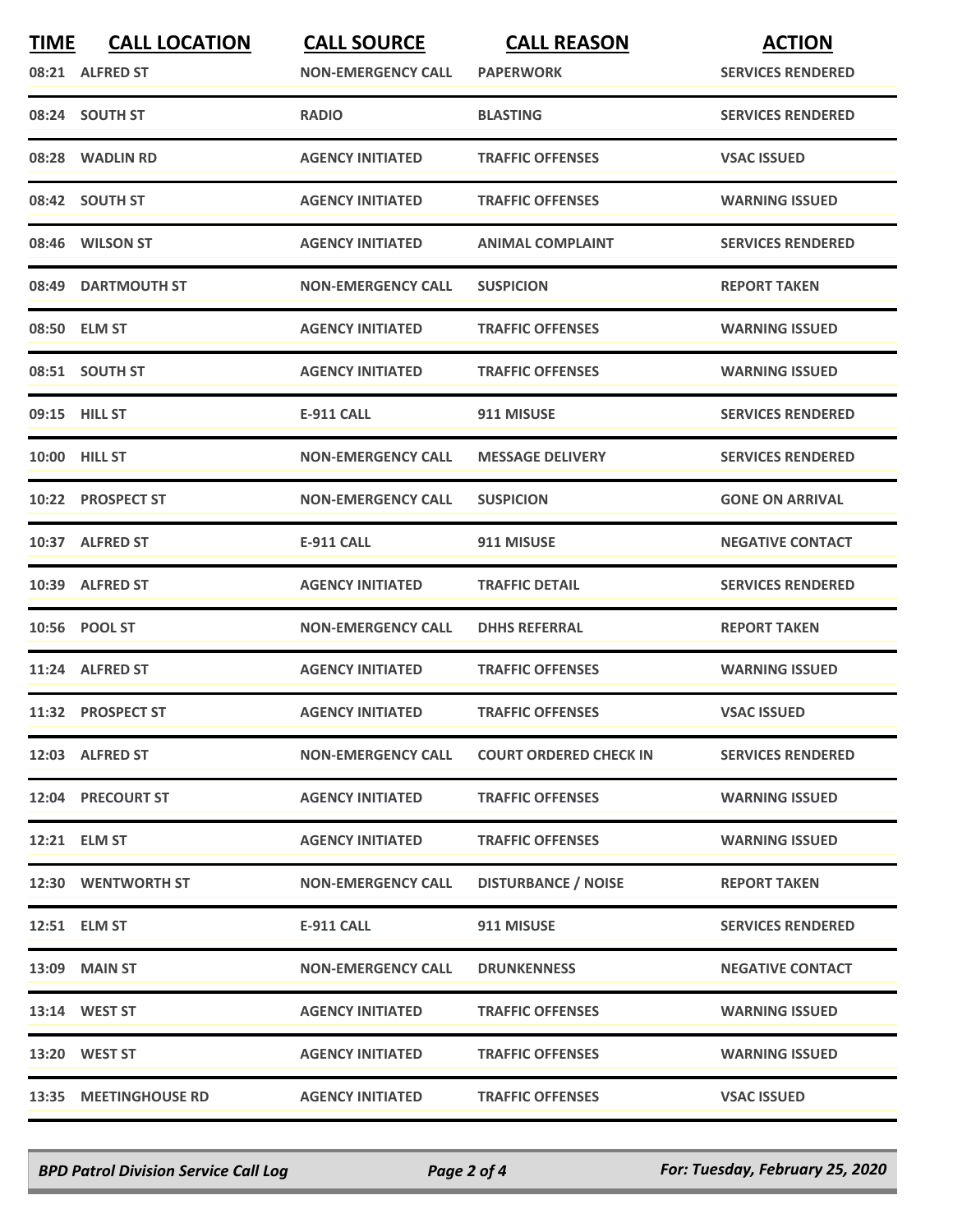| <b>TIME</b> | <b>CALL LOCATION</b>                                                    | <b>CALL SOURCE</b>        | <b>CALL REASON</b>                                                    | <b>ACTION</b>             |  |
|-------------|-------------------------------------------------------------------------|---------------------------|-----------------------------------------------------------------------|---------------------------|--|
|             | 13:38 POOL ST                                                           | <b>NON-EMERGENCY CALL</b> | <b>MEETING</b>                                                        | <b>SERVICES RENDERED</b>  |  |
|             | 13:49 ALFRED ST                                                         | <b>AGENCY INITIATED</b>   | <b>SEX OFFENDER REGISTRATION</b>                                      | <b>REPORT TAKEN</b>       |  |
|             | 14:02 HILL ST                                                           | <b>E-911 CALL</b>         | 911 MISUSE                                                            | <b>UNFOUNDED</b>          |  |
|             | 14:16 HILLS BEACH RD                                                    | <b>NON-EMERGENCY CALL</b> | ATTEMPTED/THREATENED SUICIDE REPORT TAKEN                             |                           |  |
|             | 14:18 POOL ST                                                           | <b>AGENCY INITIATED</b>   | <b>TRAFFIC OFFENSES</b>                                               | <b>VSAC ISSUED</b>        |  |
|             | 14:20 WASHINGTON ST                                                     | <b>NON-EMERGENCY CALL</b> | <b>ARTICLES LOST/FOUND</b>                                            | <b>SERVICES RENDERED</b>  |  |
|             | 14:55 SUMMER ST                                                         | <b>WALK-IN AT STATION</b> | <b>CRIMINAL MISCHIEF</b>                                              | <b>UNFOUNDED</b>          |  |
|             | 15:41 ALFRED ST                                                         | <b>NON-EMERGENCY CALL</b> | <b>CAR SEAT DETAIL</b>                                                | <b>SERVICES RENDERED</b>  |  |
|             | 16:22 HILL ST + WILSON ST                                               | <b>AGENCY INITIATED</b>   | <b>TRAFFIC OFFENSES</b>                                               | <b>WARNING ISSUED</b>     |  |
|             | 16:47 HIGH ST                                                           | <b>WALK-IN AT STATION</b> | <b>PAPERWORK</b>                                                      | <b>PAPERWORK SERVED</b>   |  |
| 17:21       | <b>MAIN ST</b>                                                          | <b>E-911 CALL</b>         | 911 MISUSE                                                            | <b>SERVICES RENDERED</b>  |  |
|             | 17:22 ALFRED ST + RAY ST                                                | <b>AGENCY INITIATED</b>   | <b>TRAFFIC OFFENSES</b>                                               | <b>WARNING ISSUED</b>     |  |
|             | 17:56 POOL ST                                                           | <b>AGENCY INITIATED</b>   | <b>TRAFFIC OFFENSES</b>                                               | <b>WARNING ISSUED</b>     |  |
|             | <b>18:01 BRADBURY ST</b>                                                | <b>AGENCY INITIATED</b>   | <b>PAPERWORK</b>                                                      | <b>PAPERWORK SERVED</b>   |  |
|             | 18:24 SEABREEZE AVE                                                     | <b>E-911 CALL</b>         | 911 MISUSE                                                            | <b>SERVICES RENDERED</b>  |  |
|             | 18:35 POOL ST                                                           | <b>AGENCY INITIATED</b>   | <b>TRAFFIC OFFENSES</b>                                               | <b>WARNING ISSUED</b>     |  |
|             | 18:45 JEFFERSON ST + SOUTH ST                                           | <b>AGENCY INITIATED</b>   | <b>WARRANT ARREST</b>                                                 | <b>GONE ON ARRIVAL</b>    |  |
|             | 18:48 PEARL ST                                                          | <b>E-911 CALL</b>         | 911 MISUSE                                                            | <b>NO ACTION REQUIRED</b> |  |
|             | <b>18:56 WASHINGTON ST</b>                                              | <b>AGENCY INITIATED</b>   | <b>WARRANT ARREST</b>                                                 | <b>ARREST(S) MADE</b>     |  |
|             |                                                                         |                           | OFFENDER: MICHAEL KENNETH SEAVEY  AGE: 53  RESIDENT OF: BIDDEFORD, ME |                           |  |
|             | CHARGE: SALE/USE OF DRUG PARAPHERNALIA<br><b>CHARGE: WARRANT ARREST</b> |                           |                                                                       |                           |  |
|             | 19:15 POOL ST                                                           | <b>AGENCY INITIATED</b>   | <b>TRAFFIC OFFENSES</b>                                               | <b>WARNING ISSUED</b>     |  |
|             | 19:20 POOL ST                                                           | <b>NON-EMERGENCY CALL</b> | <b>DOMESTIC COMPLAINTS</b>                                            | <b>REPORT TAKEN</b>       |  |
|             | 20:03 HIGH ST                                                           | E-911 CALL                | <b>DISTURBANCE / NOISE</b>                                            | <b>UNFOUNDED</b>          |  |
|             | 20:28 ALFRED ST                                                         | <b>NON-EMERGENCY CALL</b> | <b>COURT ORDERED CHECK IN</b>                                         | <b>SERVICES RENDERED</b>  |  |
|             |                                                                         |                           |                                                                       |                           |  |